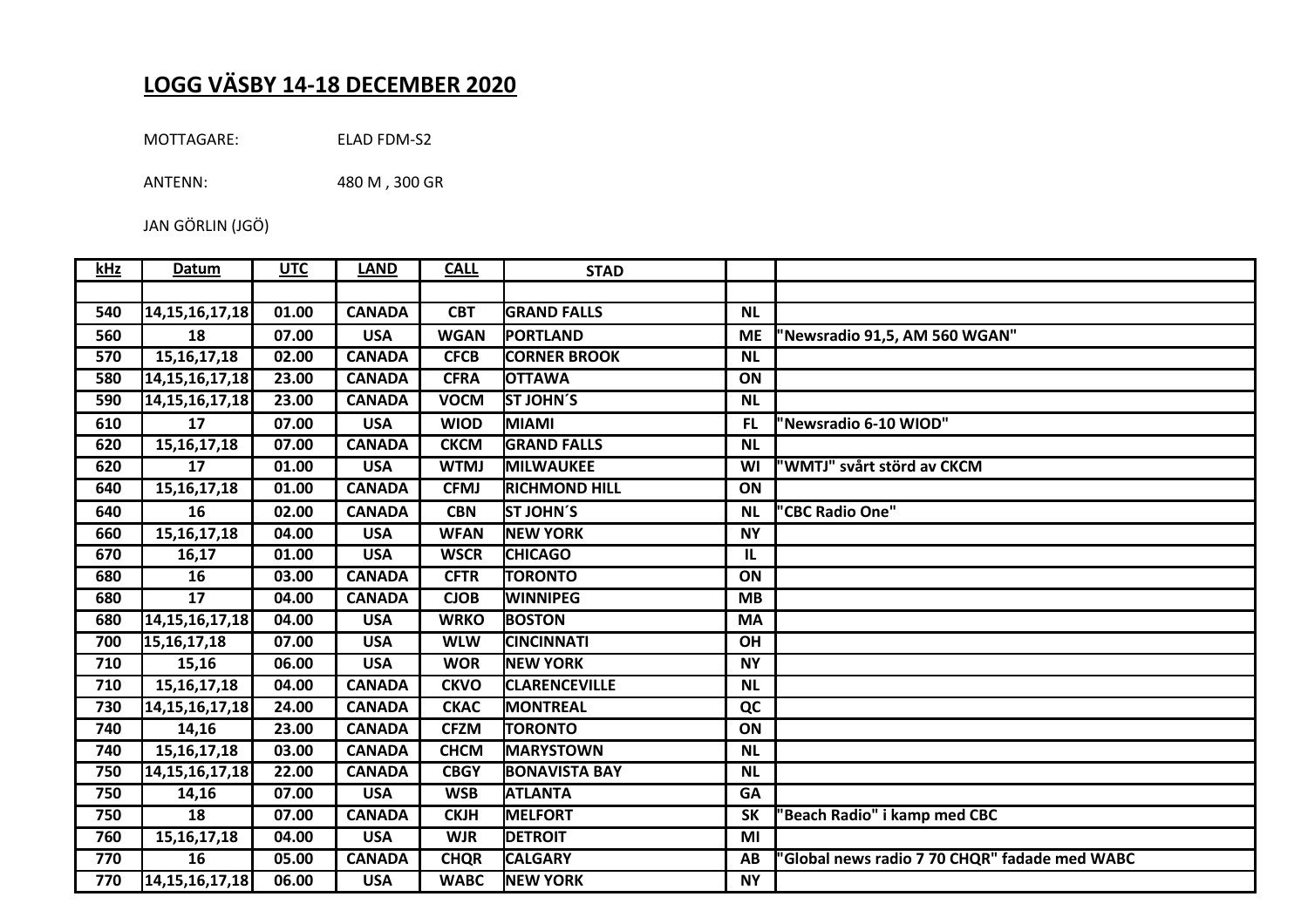| 780  | 15, 16, 17, 18     | 08.00 | <b>USA</b>    | <b>WBBM</b> | <b>CHICAGO</b>         | IL.       |                                                     |
|------|--------------------|-------|---------------|-------------|------------------------|-----------|-----------------------------------------------------|
| 790  | 16                 | 04.00 | <b>USA</b>    | <b>WAXY</b> | <b>SOUTH MIAMI</b>     | <b>FL</b> | "WAXY The Ticket Miami" Ganska svag                 |
| 800  | 15,16              | 07.00 | <b>CANADA</b> | <b>VOWR</b> | ST JOHN'S              | <b>NL</b> |                                                     |
| 800  | 15,16              | 05.00 | <b>CANADA</b> | <b>CKLW</b> | <b>WINDSOR</b>         | ON        |                                                     |
| 820  | 15                 | 07.00 | <b>CANADA</b> | <b>CHAM</b> | <b>HAMILTON</b>        | ON        |                                                     |
| 820  | 15                 | 06.00 | <b>USA</b>    | <b>WBAP</b> | <b>FORT WORTH</b>      | <b>TX</b> | " 99,5 FM  WBAP" Sämst hörbarhet vid ID som vanligt |
| 830  | 16,17,18           | 07.00 | <b>USA</b>    | <b>WCRN</b> | <b>WORCHESTER</b>      | <b>MA</b> |                                                     |
| 830  | 17                 | 23.00 | <b>USA</b>    | <b>WCCO</b> | <b>MINNEAPOLIS</b>     | <b>MN</b> | "WCCO" med väderrapport                             |
| 840  | 15, 16, 17, 18     | 04.00 | <b>USA</b>    | <b>WHAS</b> | <b>LOUISVILLE</b>      | KY        |                                                     |
| 840  | 17                 | 07.00 | <b>CANADA</b> | <b>CFCW</b> | <b>CAMROSE</b>         | AB        | <b>Countrymusic under WHAS</b>                      |
| 850  | 15,16,17           | 08.00 | <b>USA</b>    | <b>WEEI</b> | <b>BOSTON</b>          | <b>MA</b> |                                                     |
| 850  | $\overline{17}$    | 03.00 | <b>USA</b>    | <b>KOA</b>  | <b>DENVER</b>          | <b>CO</b> | "KOA news radio" hård splash                        |
| 860  | 15, 16, 17, 18     | 07.00 | <b>CANADA</b> | <b>CJBC</b> | <b>TORONTO</b>         | ON        |                                                     |
| 870  | 16                 | 24.00 | <b>USA</b>    | <b>WWL</b>  | <b>NEW ORLEANS</b>     | LA        |                                                     |
| 880  | 14, 15, 16, 17, 18 | 06.00 | <b>USA</b>    | <b>WCBS</b> | <b>NEW YORK</b>        | <b>NY</b> |                                                     |
| 890  | 15, 16, 17, 18     | 06.00 | <b>USA</b>    | <b>WLS</b>  | <b>CHICAGO</b>         | IL        |                                                     |
| 920  | 15, 16, 17         | 01.00 | <b>USA</b>    | <b>WHJJ</b> | <b>PROVIDENCE</b>      | R1        |                                                     |
| 920  | 17                 | 01.00 | <b>CANADA</b> | <b>CFRY</b> | <b>PORTAGE PRAIRIE</b> | <b>MB</b> |                                                     |
| 930  | 14, 15, 16, 17, 18 | 07.00 | <b>CANADA</b> | <b>CJYQ</b> | <b>ST JOHN'S</b>       | <b>NL</b> |                                                     |
| 930  | 14,15,16           | 08.00 | <b>USA</b>    | <b>WBEN</b> | <b>BUFFALO</b>         | <b>NY</b> |                                                     |
| 940  | 16,17,18           | 07.00 | <b>CANADA</b> | <b>CFNV</b> | MONTREAL               | QC        |                                                     |
| 950  | 15, 16, 17, 18     | 07.00 | <b>CANADA</b> | <b>CKNB</b> | <b>CAMPBELLTON</b>     | <b>NB</b> |                                                     |
| 950  | 16                 | 02.00 | <b>USA</b>    | <b>WWJ</b>  | <b>DETROIT</b>         | MI        | "CBS Radio Radio 9-50 WWJ"                          |
| 970  | 15, 16, 17, 18     | 07.00 | <b>USA</b>    | <b>WZAN</b> | <b>PORTLAND</b>        | <b>ME</b> |                                                     |
| 980  | 15                 | 08.00 | <b>CANADA</b> | <b>CHRF</b> | <b>MONTREAL</b>        | QC        |                                                     |
| 990  | 16                 | 06.00 | <b>CANADA</b> | <b>CBW</b>  | <b>WINNIPEG</b>        | MB        |                                                     |
| 1000 | 14, 16, 17         | 24.00 | <b>USA</b>    | <b>WMVP</b> | <b>CHICAGO</b>         | IL        |                                                     |
| 1000 | 16,17,18           | 03.00 | <b>USA</b>    | <b>KOMO</b> | <b>SEATTLE</b>         | <b>WA</b> |                                                     |
| 1010 | 15,17,18           | 23.00 | <b>USA</b>    | <b>WINS</b> | <b>NEW YORK</b>        | <b>NY</b> |                                                     |
| 1010 | 14,15,16           | 24.00 | <b>CANADA</b> | <b>CFRB</b> | <b>TORONTO</b>         | ON        |                                                     |
| 1010 | 17                 | 07.00 | <b>CANADA</b> | <b>CBR</b>  | <b>CALGARY</b>         | AB        |                                                     |
| 1020 | 15, 16, 17, 18     | 07.00 | <b>USA</b>    | <b>KDKA</b> | <b>PITTSBURGH</b>      | PA        |                                                     |
| 1030 | 15, 16, 17, 18     | 01.00 | <b>USA</b>    | <b>WBZ</b>  | <b>BOSTON</b>          | <b>MA</b> |                                                     |
| 1040 | 17                 | 06.00 | <b>CANADA</b> | <b>CKST</b> | <b>VANCOUVER</b>       | <b>BC</b> | "TSN 10-40"                                         |
| 1040 | 15, 16, 17, 18     | 07.00 | <b>USA</b>    | <b>WHO</b>  | <b>DES MOINES</b>      | IA        |                                                     |
| 1050 | 15,16              | 03.00 | <b>CANADA</b> | <b>CHUM</b> | <b>TORONTO</b>         | ON        |                                                     |
| 1080 | 15, 16, 17, 18     | 07.00 | <b>USA</b>    | <b>WTIC</b> | <b>HARTFORD</b>        | <b>CT</b> |                                                     |
| 1120 | 15, 16, 17, 18     | 05.00 | <b>USA</b>    | <b>KMOX</b> | <b>SAINT LOUIS</b>     | <b>MO</b> |                                                     |
| 1130 | 14, 15, 16, 17, 18 | 23.00 | <b>USA</b>    | <b>WBBR</b> | <b>NEW YORK</b>        | <b>NY</b> |                                                     |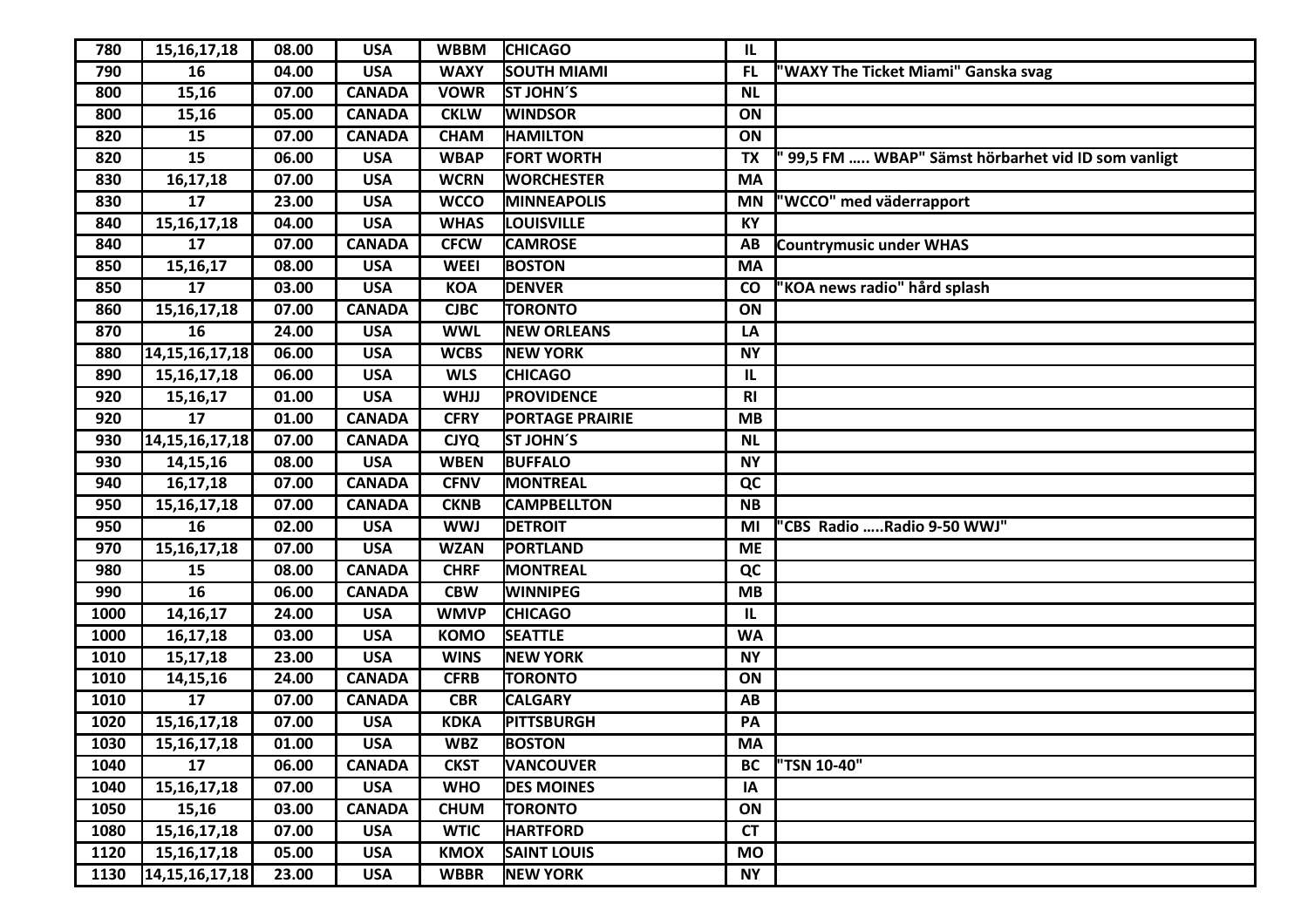| 1130 | 15, 16, 17, 18     | 07.00 | <b>USA</b>    | <b>KTLK</b> | <b>MINNEAPOLIS</b>    | <b>MN</b> |                                                    |
|------|--------------------|-------|---------------|-------------|-----------------------|-----------|----------------------------------------------------|
| 1140 | 15, 16, 17, 18     | 23.00 | <b>CANADA</b> | <b>CBI</b>  | <b>SYDNEY</b>         | <b>NS</b> |                                                    |
| 1140 | 15, 16, 17, 18     | 04.00 | <b>CANADA</b> | <b>CHRB</b> | <b>HIGH RIVER</b>     | AB        |                                                    |
| 1150 | 15, 16, 17, 18     | 06.00 | <b>USA</b>    | <b>WHBY</b> | <b>KIMBERLY</b>       | WI        |                                                    |
| 1150 | 15, 16, 17         | 02.00 | <b>CANADA</b> | <b>CKOC</b> | <b>HAMILTON</b>       | ON        |                                                    |
| 1160 | 15, 16, 17, 18     | 08.00 | <b>USA</b>    | <b>WYLL</b> | <b>CHICAGO</b>        | IL        |                                                    |
| 1170 | 14, 15, 17         | 24.00 | <b>USA</b>    | <b>WWVA</b> | <b>WHEELING</b>       | <b>WV</b> |                                                    |
| 1180 | 15, 16, 17         | 07.00 | <b>USA</b>    | <b>WHAM</b> | <b>ROCHESTER</b>      | <b>NY</b> |                                                    |
| 1190 | 15,17              | 24.00 | <b>USA</b>    | <b>WOWO</b> | <b>FORT WAYNE</b>     | IN        |                                                    |
| 1200 | 15,16              | 08.00 | <b>USA</b>    | <b>WXKS</b> | <b>NEWTON</b>         | <b>MA</b> |                                                    |
| 1200 | 16                 | 08.00 | <b>USA</b>    | <b>KFNW</b> | <b>WEST FARGO</b>     | <b>ND</b> |                                                    |
| 1200 | 16                 | 01.00 | <b>CANADA</b> | <b>CFGO</b> | <b>OTTOWA</b>         | ON        |                                                    |
| 1200 | 15                 | 05.00 | <b>USA</b>    | <b>WOAI</b> | <b>SAN ANTONIO</b>    | <b>TX</b> | "Newsradio 1200 WOAI"                              |
| 1210 | 15,17,18           | 01.00 | <b>USA</b>    | <b>WPHT</b> | PHILADELPHIA          | PA        |                                                    |
| 1220 | 17                 | 04.00 | <b>USA</b>    | <b>WHKW</b> | <b>CLEVELAND</b>      | OH        |                                                    |
| 1220 | 17                 | 06.00 | <b>CANADA</b> | <b>CJRB</b> | <b>BOSSEVAIN</b>      | <b>MB</b> | Spelade julmusik "Oh Tannenbaum"                   |
| 1250 | 15, 16, 17, 18     | 02.00 | <b>CANADA</b> | <b>CJYE</b> | <b>OAKSVILLE</b>      | ON        |                                                    |
| 1250 | 17                 | 05.00 | <b>CANADA</b> | <b>CHSM</b> | <b>STEINBACH</b>      | <b>MB</b> | 'AM 12-50 Steinbach"                               |
| 1260 | 15, 16, 17, 18     | 05.00 | <b>USA</b>    | <b>WBIX</b> | <b>BOSTON</b>         | <b>MA</b> |                                                    |
| 1270 | 14,15,16           | 04.00 | <b>USA</b>    | <b>WXYT</b> | <b>DETROIT</b>        | MI        |                                                    |
| 1280 | 15, 16, 17, 18     | 08.00 | <b>CANADA</b> | <b>CFMB</b> | <b>MONTREAL</b>       | QC        |                                                    |
| 1280 | 15,16              | 06.00 | <b>USA</b>    | <b>WNAM</b> | <b>NEENAH MENASHA</b> | WI        |                                                    |
| 1280 | 15,16              | 08.00 | <b>USA</b>    | <b>WWTC</b> | <b>MINNEAPOLIS</b>    | <b>MN</b> |                                                    |
| 1290 | 16,17              | 02.00 | <b>CANADA</b> | <b>CJBK</b> | LONDON                | ON        |                                                    |
| 1290 | 17                 | 05.00 | <b>CANADA</b> | <b>CFRW</b> | <b>WINNIPEG</b>       | <b>MB</b> |                                                    |
| 1300 | 15, 16, 17, 18     | 04.00 | <b>USA</b>    | <b>WOOD</b> | <b>GRAND RAPIDS</b>   | MI        |                                                    |
| 1310 | 16,17,18           | 23.00 | <b>CANADA</b> | <b>CIWW</b> | <b>OTTAWA</b>         | ON        |                                                    |
| 1310 | 16                 | 08.00 | <b>USA</b>    | <b>WIBA</b> | <b>MADISON</b>        | WI        | Hörde i stort sett bara "WIBA" i kamp med CIWW     |
| 1320 | 15, 16, 17, 18     | 02.00 | <b>CANADA</b> | <b>CJMR</b> | <b>OAKSVILLE</b>      | ON        |                                                    |
| 1330 | 16                 | 08.00 | <b>USA</b>    | <b>WRCA</b> | <b>WATERTOWN</b>      | <b>MA</b> |                                                    |
| 1360 | 15,16              | 23.00 | <b>USA</b>    | <b>WDRC</b> | <b>HARTFORD</b>       | <b>CT</b> |                                                    |
| 1370 | 16                 | 23.00 | <b>USA</b>    | <b>WXXI</b> | <b>ROCHESTER</b>      | <b>NY</b> | "This is WXXI News Rochester"                      |
| 1370 | 17                 | 08.00 | <b>USA</b>    | <b>WDEA</b> | <b>ELLSWORTH</b>      | <b>ME</b> | "AM 13-70 WDEA" spelade "Jingle bells"             |
| 1380 | 15, 16, 17, 18     | 23.00 | <b>CANADA</b> | <b>CKPC</b> | <b>BRANTFORD</b>      | ON        |                                                    |
| 1380 | 15,17              | 24.00 | <b>USA</b>    | <b>KLIZ</b> | <b>BRAINERD</b>       | <b>MN</b> |                                                    |
| 1390 | 15, 16, 17, 18     | 02.00 | <b>USA</b>    | <b>WEGP</b> | <b>PRESQUE ISLE</b>   | <b>MA</b> |                                                    |
| 1390 | 16                 | 08.00 | <b>USA</b>    | <b>WLCM</b> | <b>CHARLOTTE</b>      | MI        | 'AM 13-90 WLCM" med programmet "Family life today" |
| 1400 | 14, 15, 16, 17, 18 | 23.00 | <b>CANADA</b> | <b>CBG</b>  | <b>GANDER</b>         | <b>NL</b> |                                                    |
| 1410 | 16                 | 08.00 | <b>CANADA</b> | <b>CJWI</b> | <b>MONTREAL</b>       | QC        |                                                    |